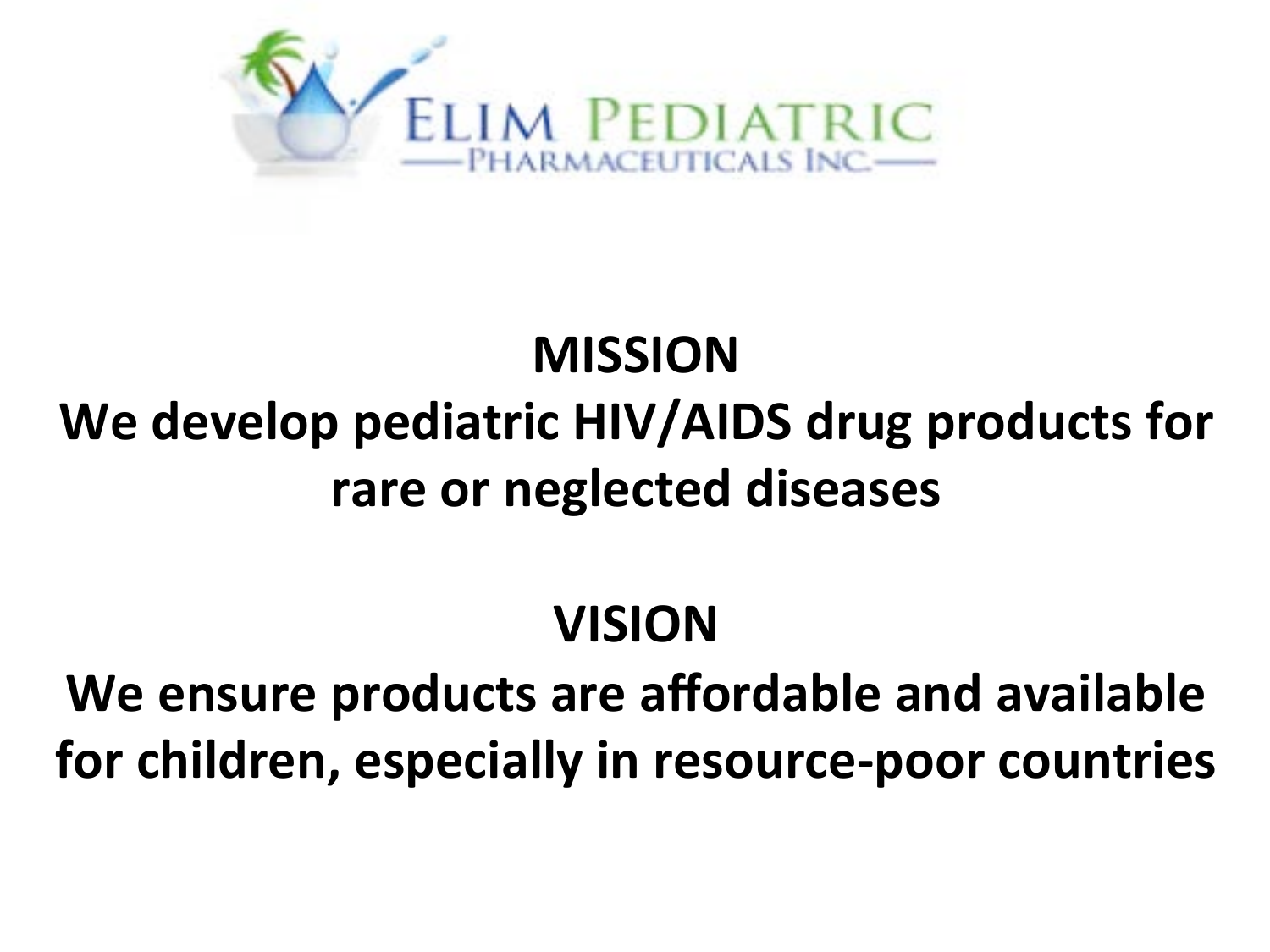## **WHY PEDIATRIC HIV/AIDS DRUGS (A CASE STUDY - NIGERIA)**

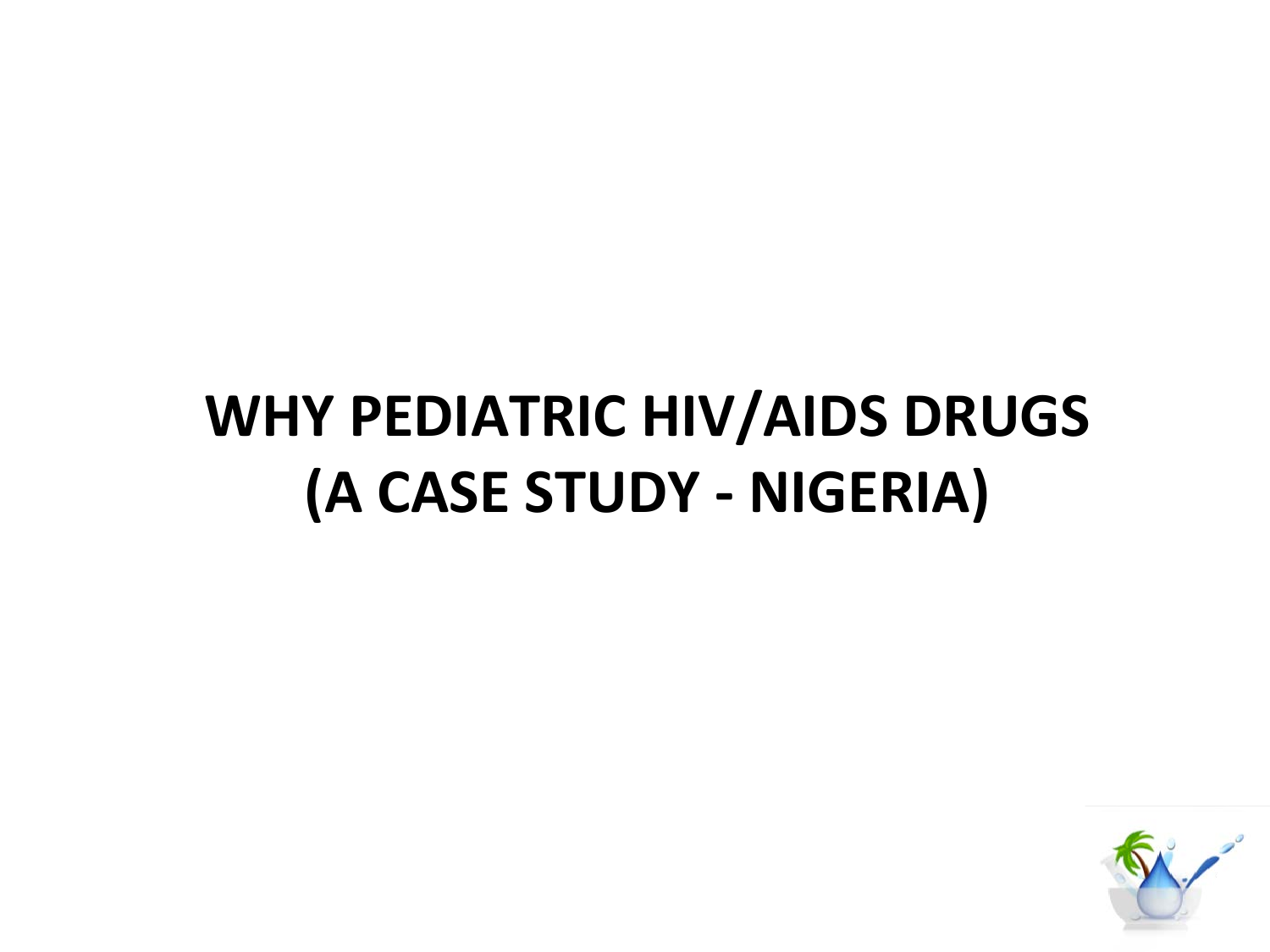#### Global summary of the HIV epidemic in women and children, 2015

|                                                                                       | <b>Global</b> | sub-Saharan<br><b>Africa</b> | % of<br>global |
|---------------------------------------------------------------------------------------|---------------|------------------------------|----------------|
| <b>Estimated number</b><br>of women (15+ yrs.)<br>living with HIV                     | 17,800,000    | 14,200,000                   | 80             |
| <b>Estimated number</b><br>of pregnant women<br>living with HIV                       | 1,400,000     | 1,300,000                    | 90             |
| <b>Estimated number</b><br>of children (<15 yrs.)<br>living with HIV                  | 1,800,000     | 1,600,000                    | 87             |
| <b>Estimated number</b><br>of children (<15<br>yrs.) newly<br>infected with HIV       | 150,000       | 120,000                      | 84             |
| <b>Estimated number</b><br>of children (<15<br>yrs.) dying of AIDS-<br>related causes | 110,000       | 91,000                       | 86             |



Source: UNAIDS 2016 estimates.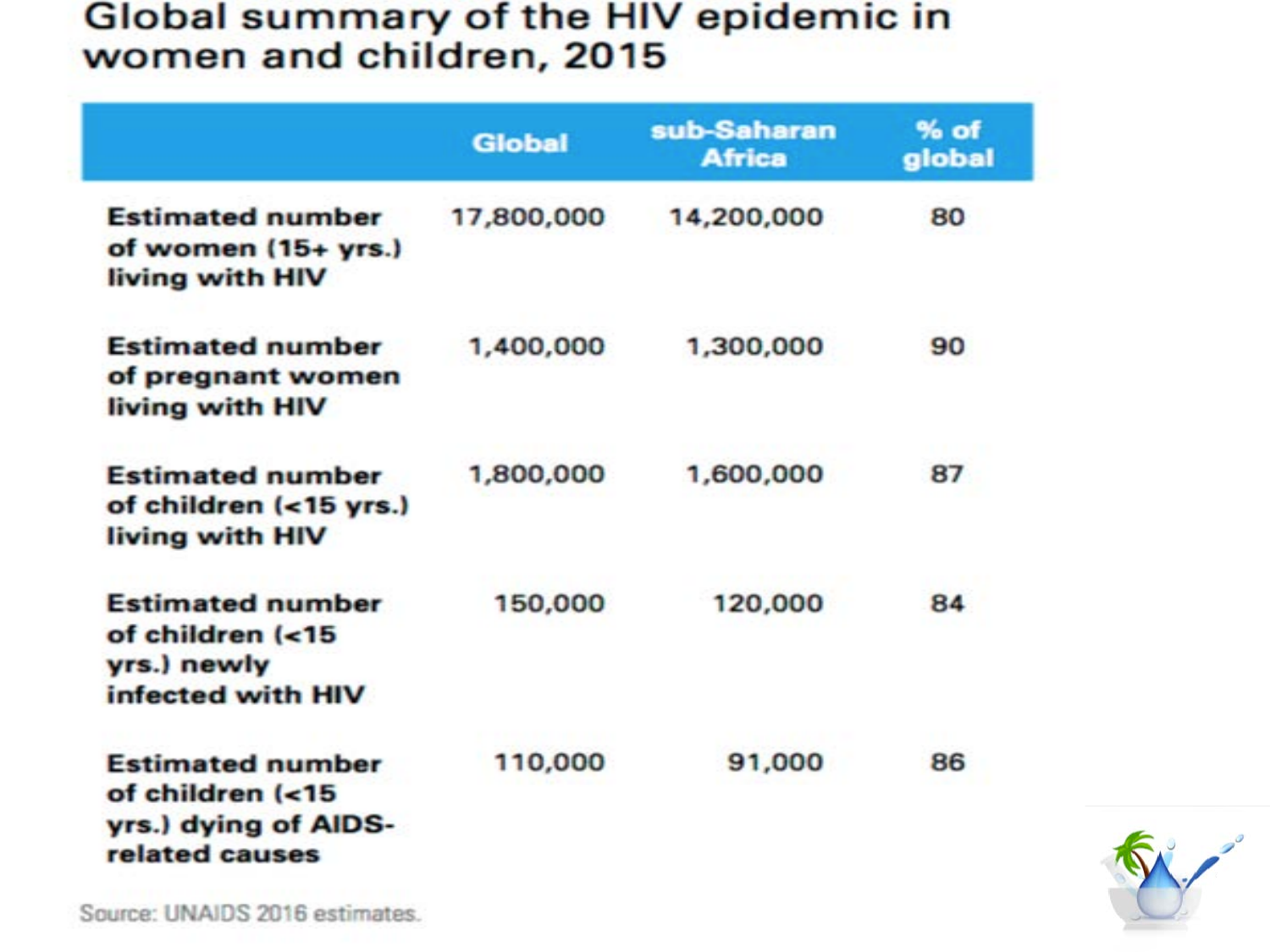### **Percentage of eligible children (0–14 years old)** receiving antiretroviral therapy, 2012 (Nigeria)

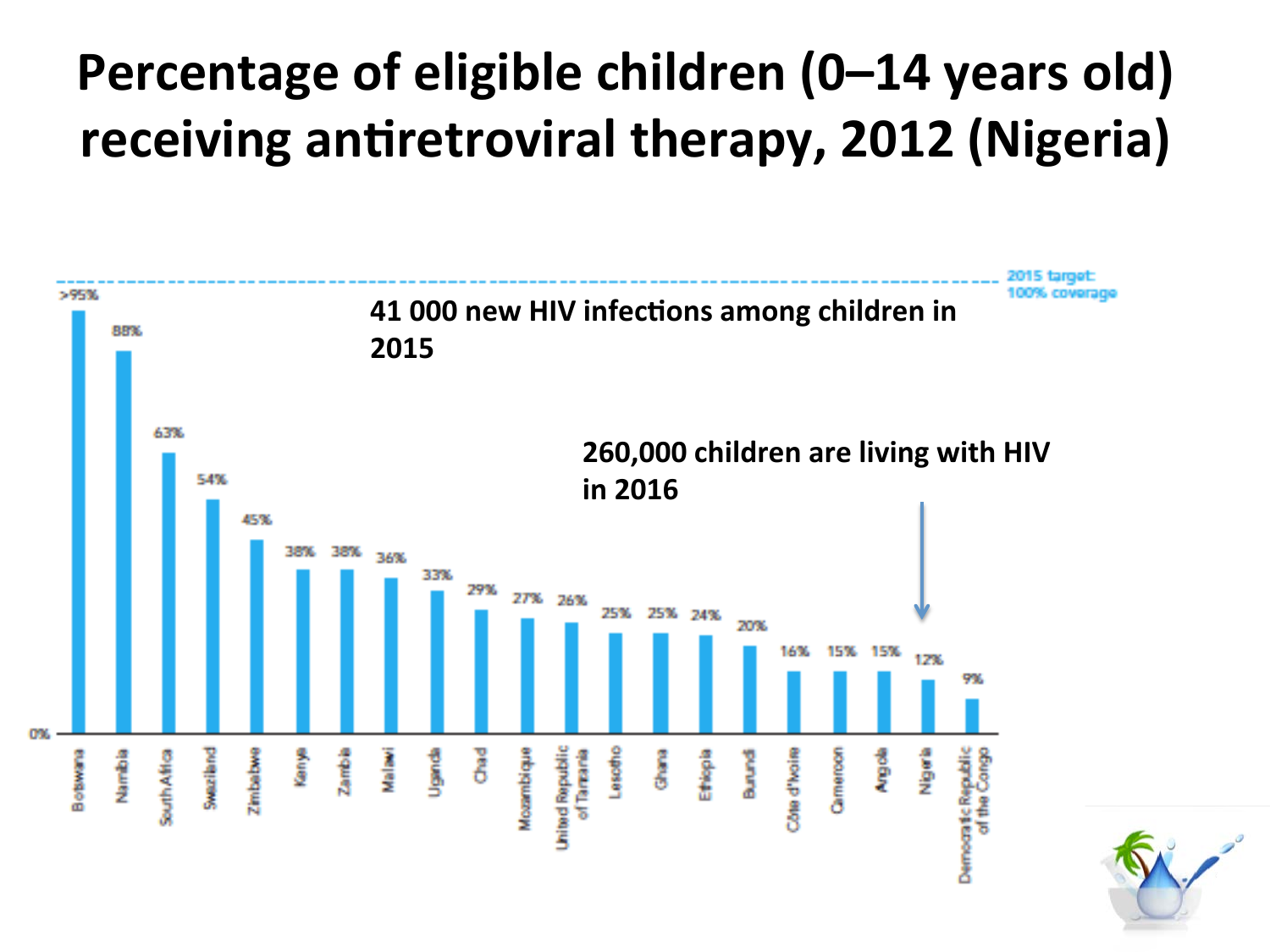#### **ART Coverage Among Nigerian Children** Percentage of children (aged 0-14 years) living with HIV who have access to antiretroviral therapy



http://www.unaids.org/sites/default/files/media/documents/ UNAIDS\_GlobalplanCountryfactsheet\_nigeria\_en.pdf

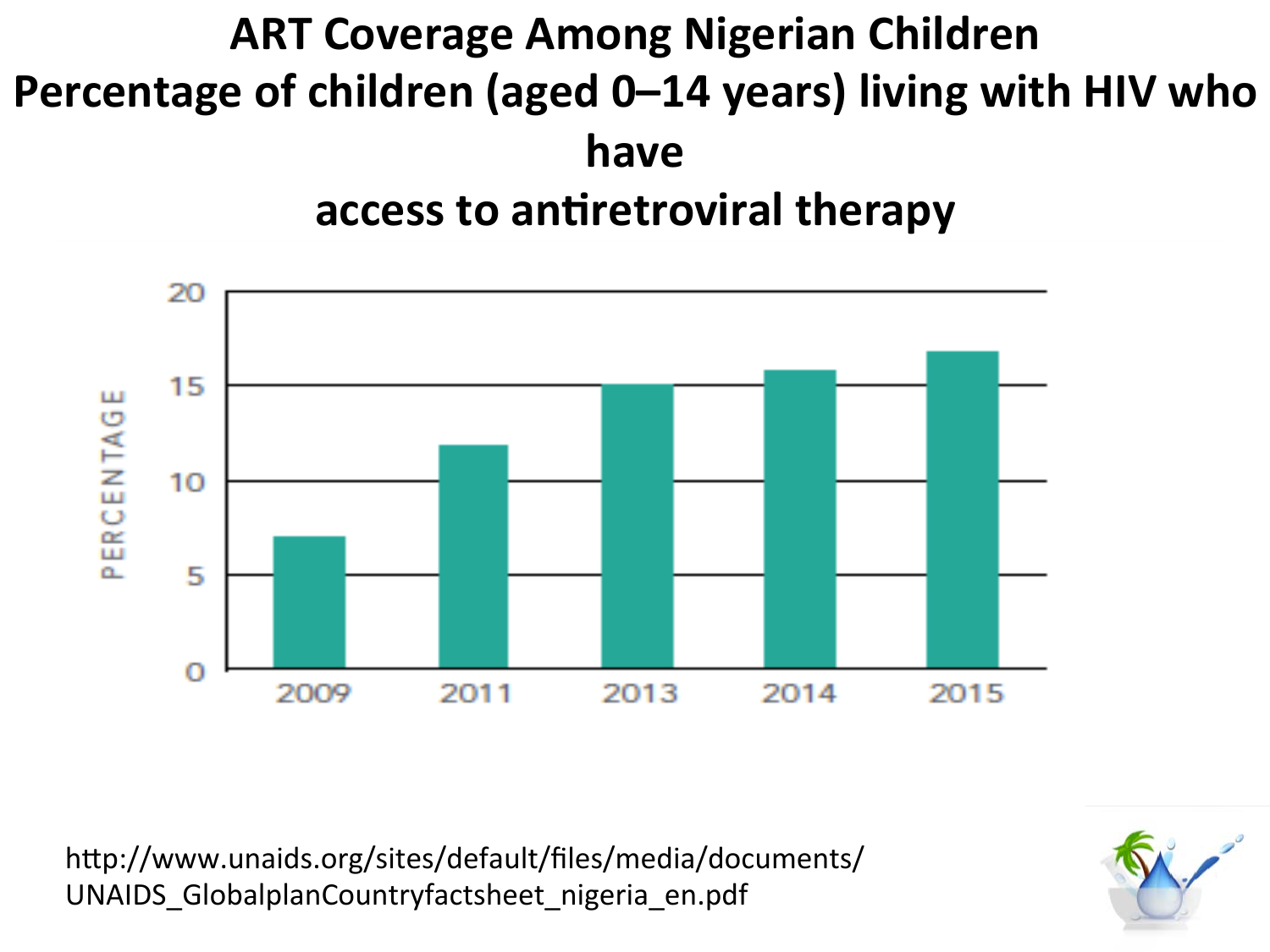### **Products Development Timeline and Growth**

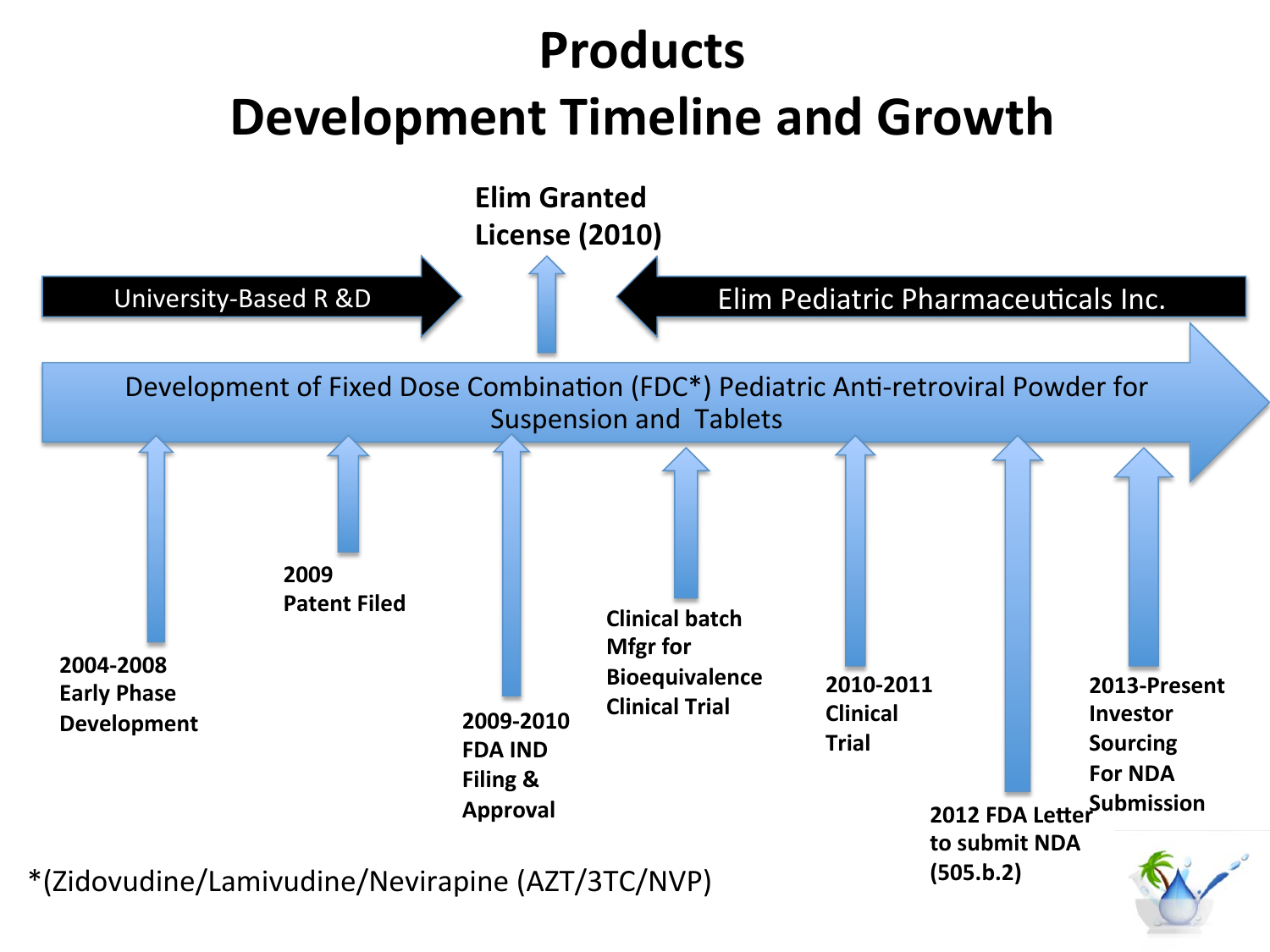### **PRODUCT PERFORMANCE**

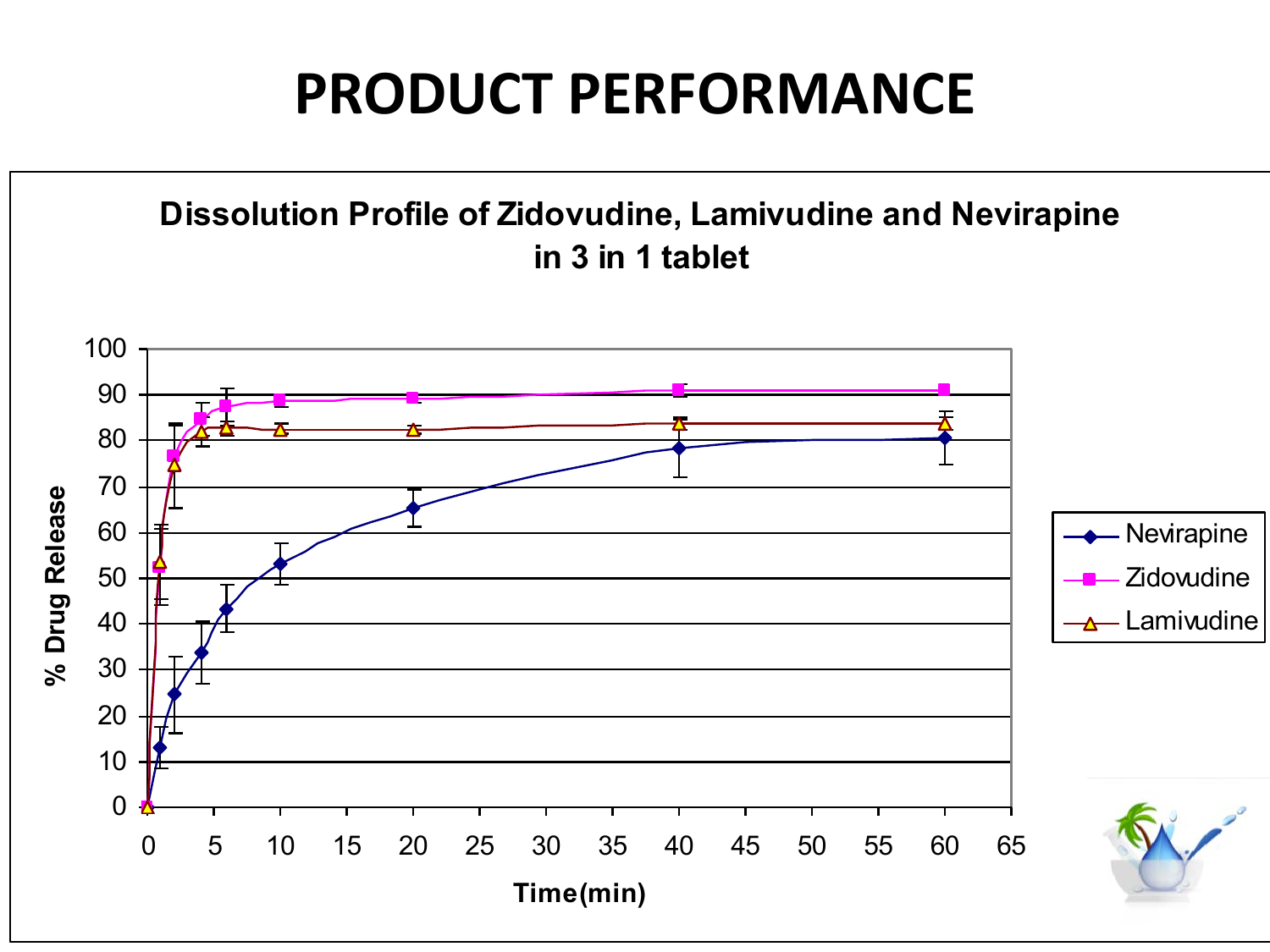

**Mean (±S.E) plasma concentration-time profileof test product (T) Vs reference (R) after a single** dose administration

Joshi, A., Gbadero, D., Esseku, F., Adesanya, O. J. and Adeyeye, M. C. (2016), A randomized two-way crossover bioequivalence study in healthy adult volunteers of paediatric zidovudine/lamivudine/nevirapine fast-disintegrating fixed-dose combination tablet. J Pharm Pharmacol. doi:10.1111/jphp.12666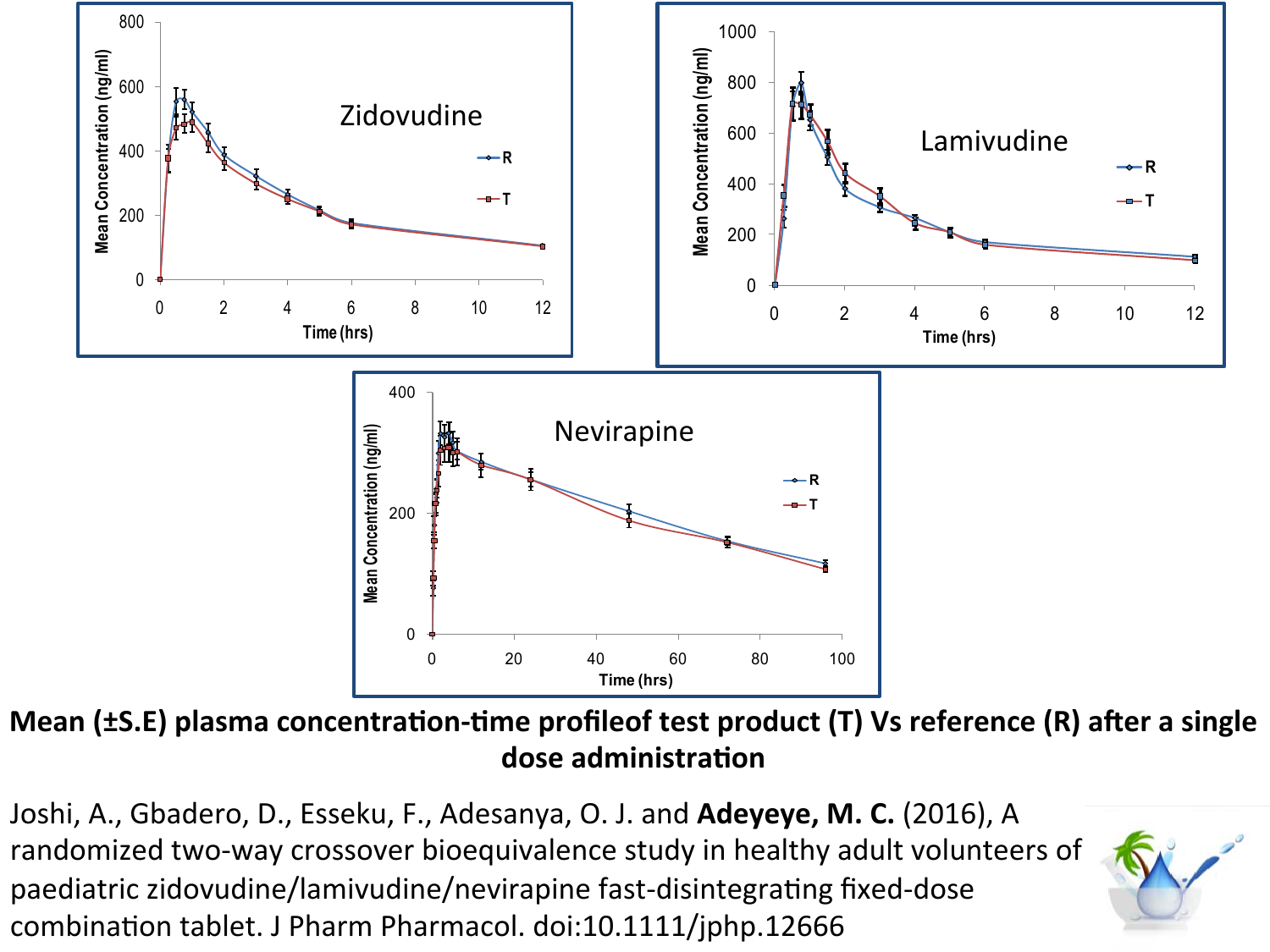### **TEAM**

#### • **Dr. Adeyeye**

- $-$  Over 30 years of experience in preformulation, formulation development, preclinical and clinical trials
- $-$  Developed the two products from her university lab
- $-$  Successfully managed the filing of the Investigational New Drug **Application (IND)**
- $-$  Published 60 peer-reviewed manuscripts
- $-$  Published 5 Patents including the 2 antiretroviral patents
	- **Assigned UK Patent GB 2479494. 2012**
	- US Patent Application 12/863,111
	- Assigned South Africa Patent Application 2010/05070
- $-$  Research Team (Research Manager (More than 10 years of **industry experience) and Pediatrician (37+ years experience)**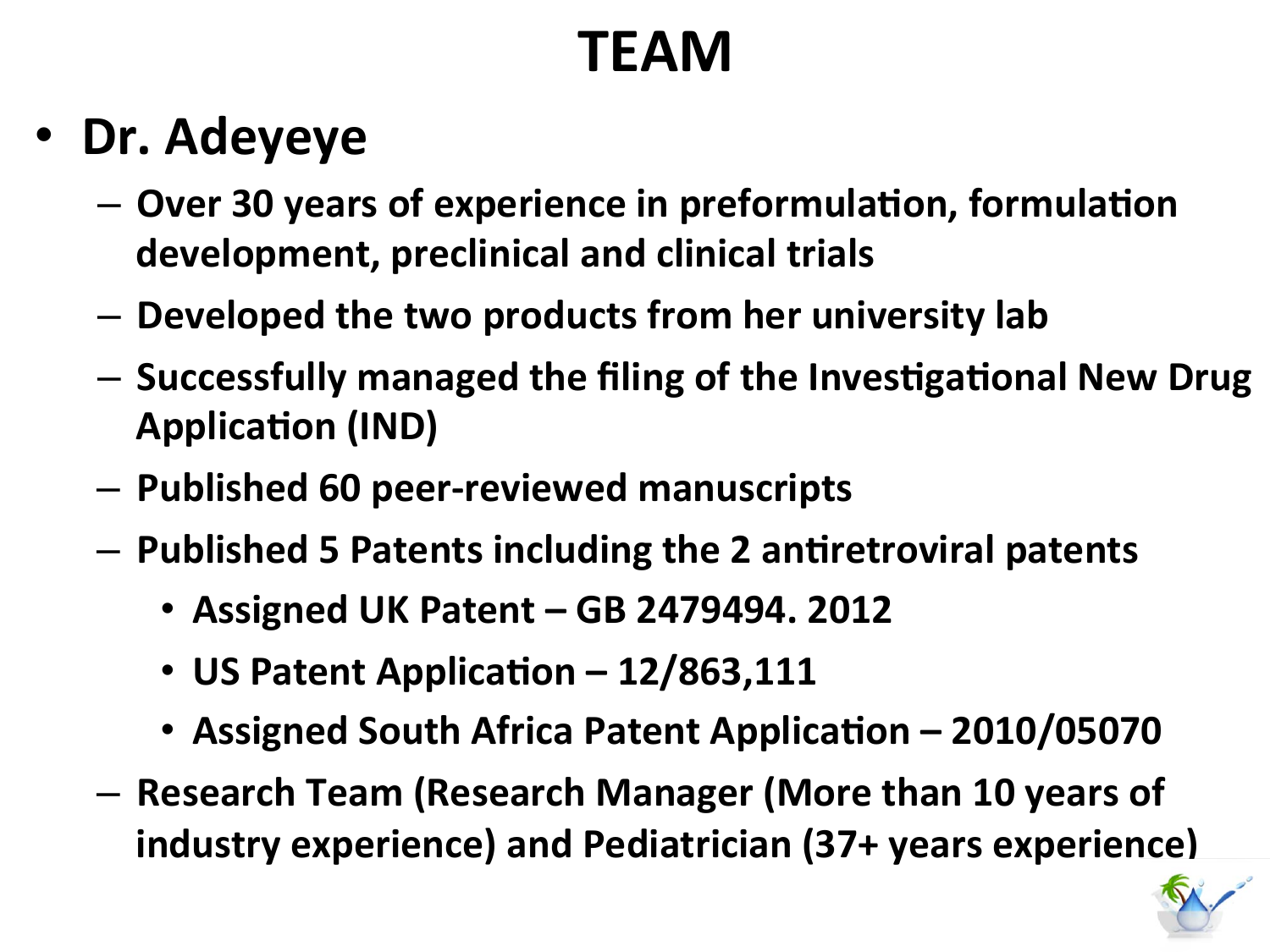# **Market Opportunities**

- Generic-accessible HIV/AIDS drug market represents 94 % of patients in low- and middleincome countries (LMICs)
- The global market was US\$1.52 billion in 2014 and it is expected to increase to US\$2 billion by **2019**
- In 2014, our product AZT/3TC/NVP is one of the top five formulations used in the treatment of **HIV/AIDS**

 $-$  Currently: Alternative first line treatment

• **Ref:** Clinton Health Access Initiative (CHA

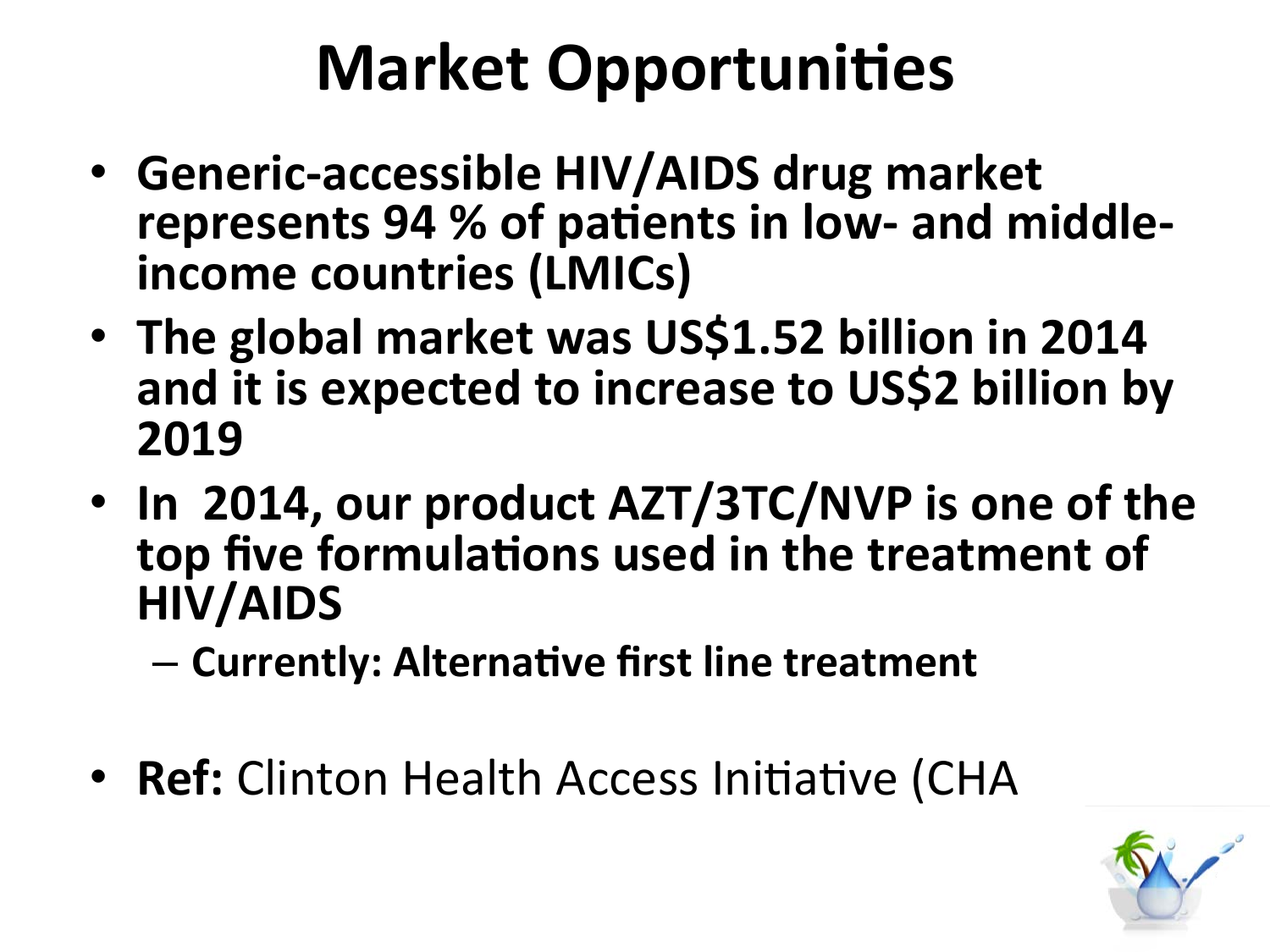### **Market Opportunities (Nigeria Example)**

- 41,000 new HIV infections among children in 2015
- 260,000 children are living with HIV in 2016 (Ref: **UNaids)**
- 80% of the children are not receiving treatment
- Estimated number of children in need of drugs -**240,000**
- Estimated cost for a year treatment/child – **\$120/year**
- If 50% of market is captured = 120,000 children
	- $-$  **Estimated Revenue** 
		- **\$120 x 120,000 Or \$14,400,000**

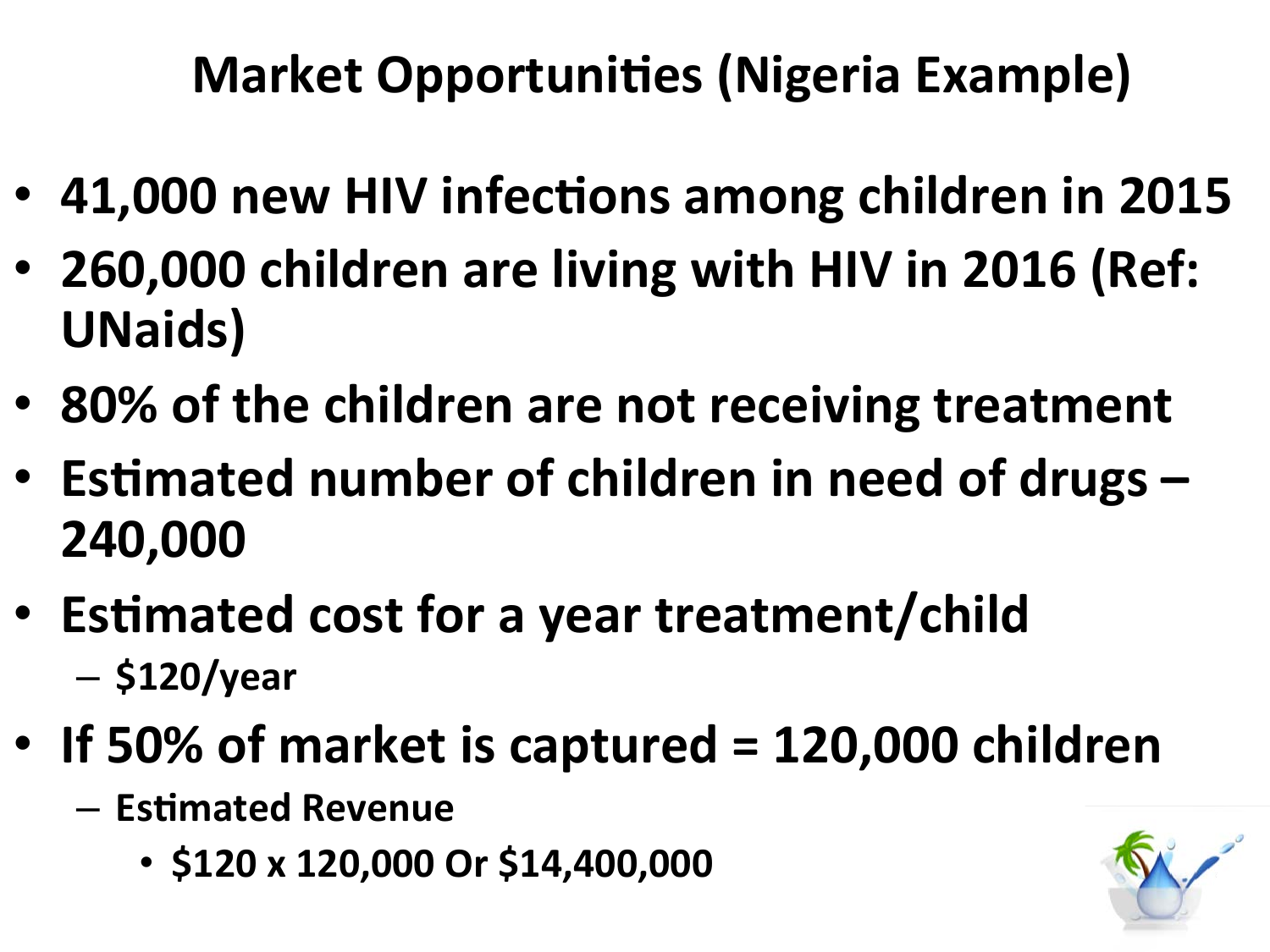### **Business Model: Key Revenue Streams**

- **AGENCIES AND FOUNDATION FUNDING** 
	- **PEPFAR**
	- $-$  Clinton Foundation
	- **UNITAIDS/WHO**
	- $-$  Melinda and Bill Gates Foundation
	- $-$  Children's Investment Fund Foundation (CIFF)
	- **Individual Countries (Less Reveneue Stream)**

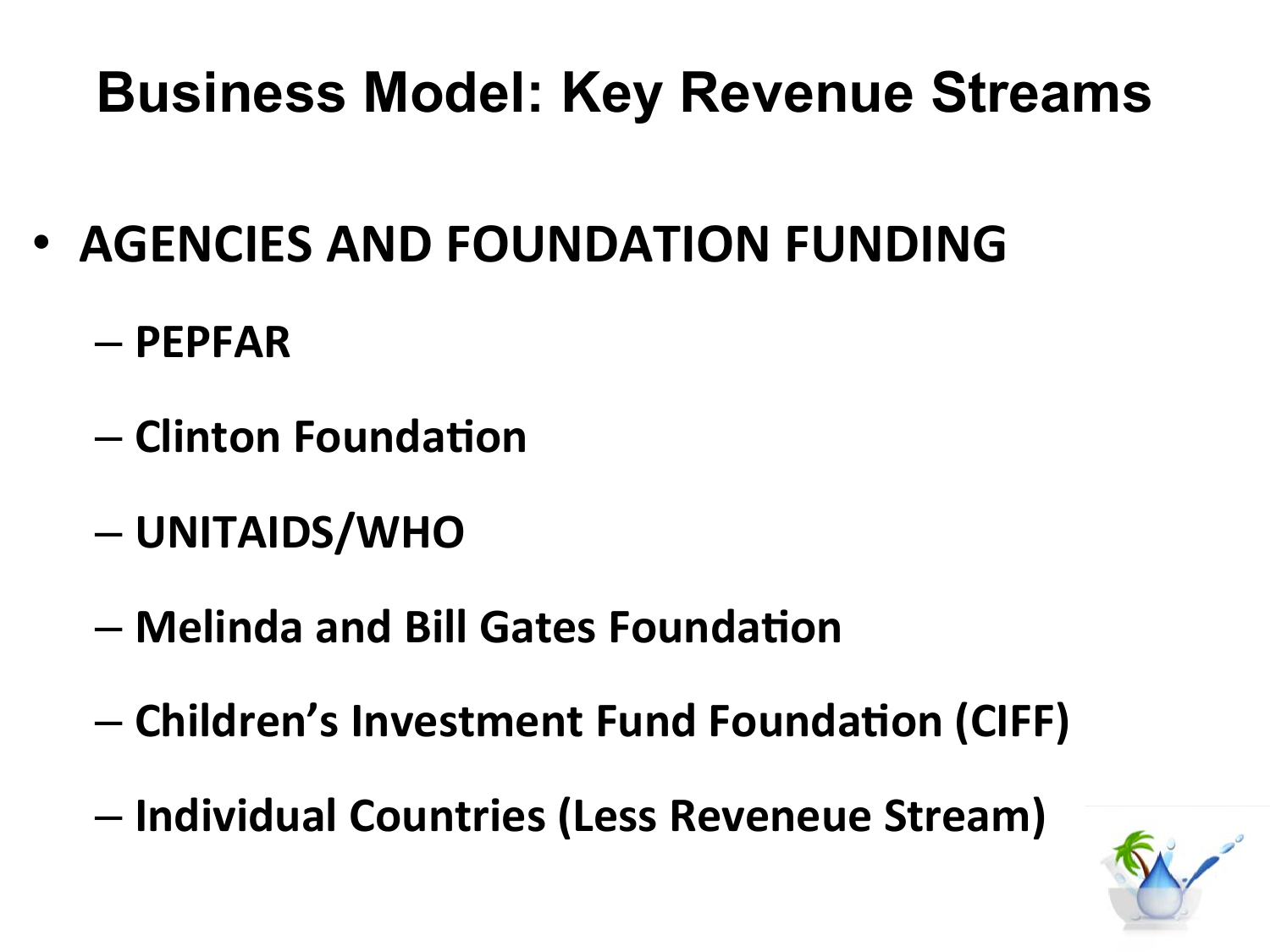#### **Point-of-Care Treatment/Business Strategy**

- Collaboration with funding agencies and country **Ministry of Health**
- Goal: To ensure accessibility of children to treatment
	- $-$  Treatment and monitoring of adherence of use of antiretroviral drugs in selected community pharmacies
		- Leveraging Dr. Adeyeye's experience
			- **Registered pharmacist in Nigeria**
			- $-$  Conducted studies on prevention of mother-to-child (PMTCT)
				- » Testing of 9,8000 women in three states of Nigeria to identify sero-positive women
				- » **Coordinated caesarean delivery of 45 babies of some of the sero-positive women in one hospital**
				- » Organized HIV/AIDS prevention and education campaigns to about 4000 secondary schools students in three **states of Nigeria**

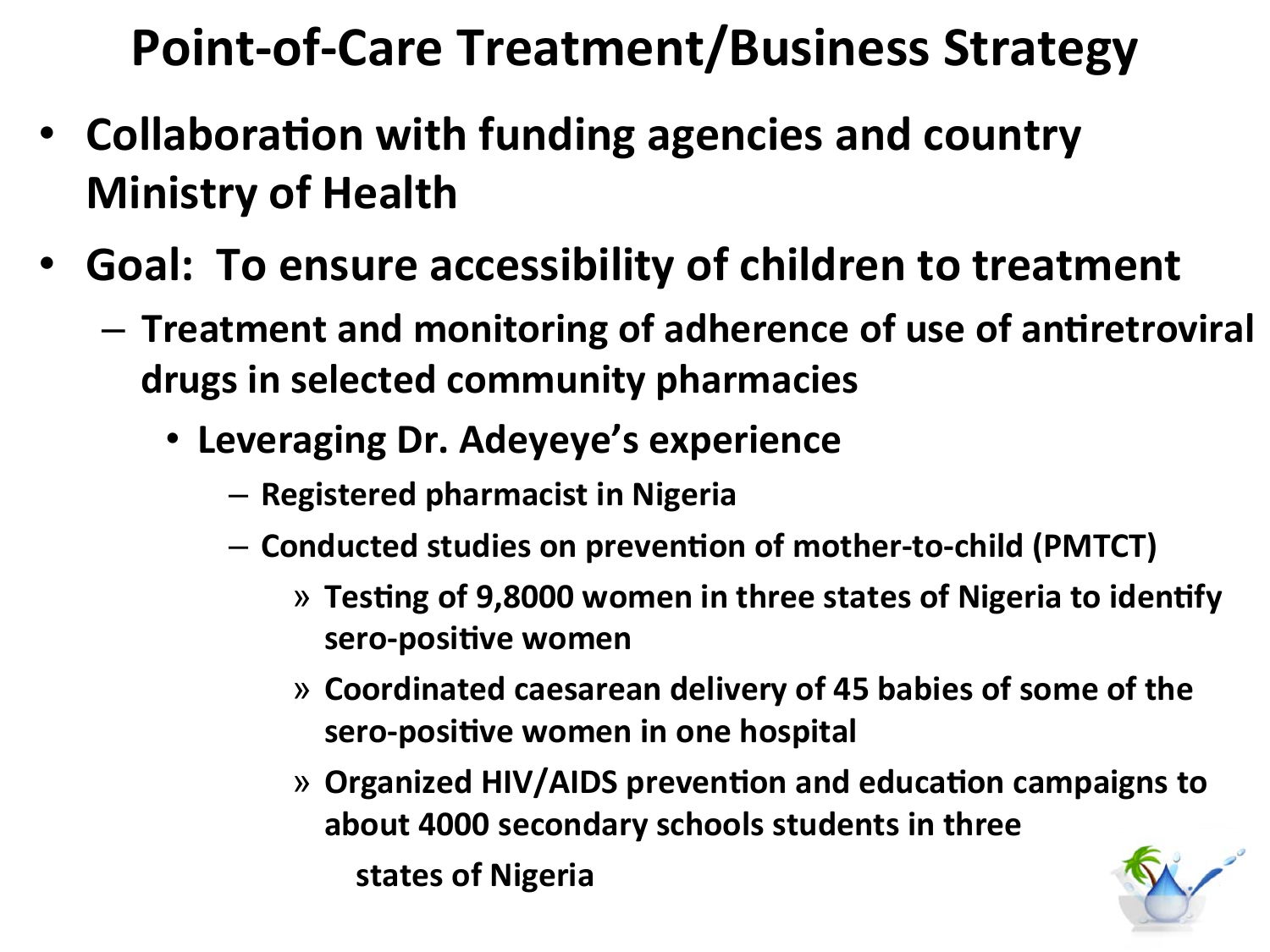#### **COMPETITION**

**Cipla Mylan Strides**